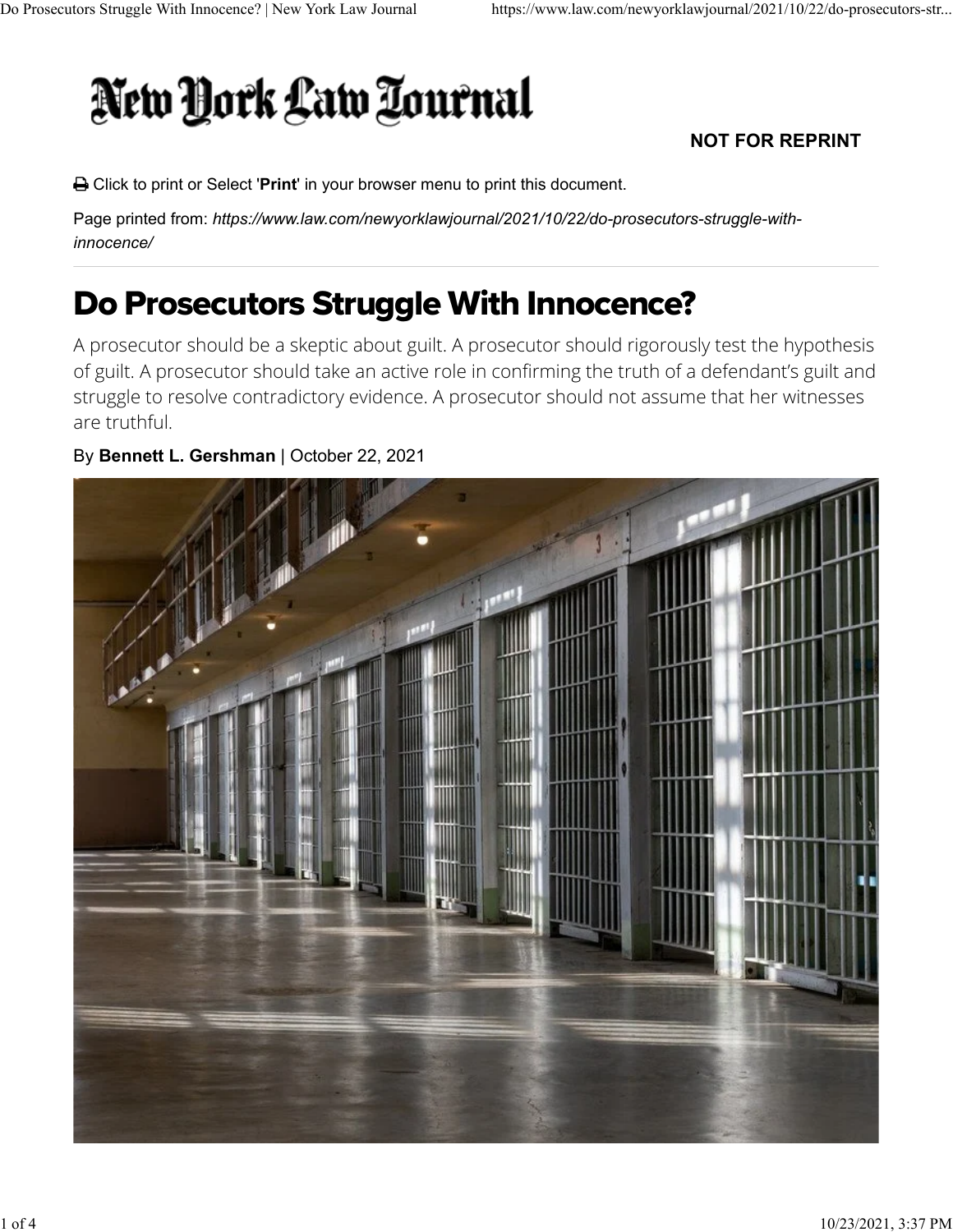#### **Credit: Tracy King/Adobe Stock**

Anthony Sims has been incarcerated in a New York state prison for over 23 years for a murder in Brooklyn he very likely didn't commit. The evidence strongly points to another man, Julius Graves, as the killer. The prosecutor who tried and convicted Sims – and who later became head of the District Attorney's wrongful conviction unit – must have known that proof of Sims' guilt was weak and that more potent proof pointed to Graves as the killer. But once the police quickly arrested Sims, the case lurched forward and it became easier to prosecute Sims and use Graves and his friends as witnesses. It is hard to believe that the prosecutor who brought Sims to trial was not skeptical of Sims' guilt. And this raises the unsettling question: Do prosecutors who bring defendants to trial struggle with whether they may be prosecuting an innocent person?

Li Run Chen, a young employee at a Chinese restaurant in Brooklyn, was killed on May 18, 1998, by a shotgun blast to his chest. Two persons knew for certain who killed Mr. Chen—Anthony Sims and Julius Graves—because they both entered the restaurant together and ran out together, after one of them committed the murder. The ensuing police investigation was rushed, aggressive, and skewed. Some witnesses were pressured to make an identification, and some witnesses had an interest in the case that shaded their recollections. For example, the homicide detectives learned that Graves had returned to his apartment with the shotgun after the killing, wiped the gun of prints, and gave it to a young boy to dispose of. The police also knew that the shotgun used in the killing had been kept in the brownstone where Graves lived. Graves resided in the same apartment with his fiancée, her mother, her children and grandchildren. Several of these persons, albeit with many inconsistencies and contradictions, supported Graves' testimony that Sims was the killer.

Graves was the key witness for the prosecution. He testified that he never actually entered the restaurant but from the doorway could see Sims shoot the victim and that he then fled with Sims from the restaurant, after which Graves disposed of the weapon. Graves claimed that Sims shot the victim because he had disrespected Sims. According to Graves, this encounter happened four or five months earlier (Graves' trial testimony), or maybe two weeks earlier (Graves' grand jury testimony), or maybe two hours earlier (Graves' contemporaneous version to a prosecutor). Graves had his own motive to shoot the victim; he heard that the victim had made physical advances to his fiancée. And in an affidavit four years later, Graves recanted his testimony that Sims was the killer albeit not acknowledging his own guilt.

The jury deliberated for four days and reported it was deadlocked despite a strong admonition from the judge to reach a verdict. The jury finally compromised, finding Sims not guilty of intentional murder but guilty of depraved-mind murder, a theory of murder that New York appellate courts subsequently found inapplicable to a one-on-one person killing, as in this case.

The prosecution used aggressive tactics to force some witnesses to testify. This was a time in New York City when law enforcement, inspired by Mayor Rudolph Giuliani's "tough on crime" approach, used abusive methods to "solve" murder cases. It was common knowledge that Brooklyn homicide detectives, directed by former Brooklyn District Attorney Charles Hynes, forcibly brought witnesses to hotels ("Hotel Hynes" program) and coerced them to testify, using the threat of revoking probation. Since the late Brooklyn District Attorney Kenneth Thompson took office, over 30 persons in Brooklyn convicted of murder have been exonerated.

Sims is seeking a new trial claiming his first trial was constitutionally defective. A hearing has been ordered. The most glaring violation, as in so many criminal trials, is the prosecutor's failure to disclose exculpatory evidence to the defense, a constitutional mandate under Brady v. Maryland (1963). This familiar due process violation is pervasive because prosecutors, focused on winning convictions, know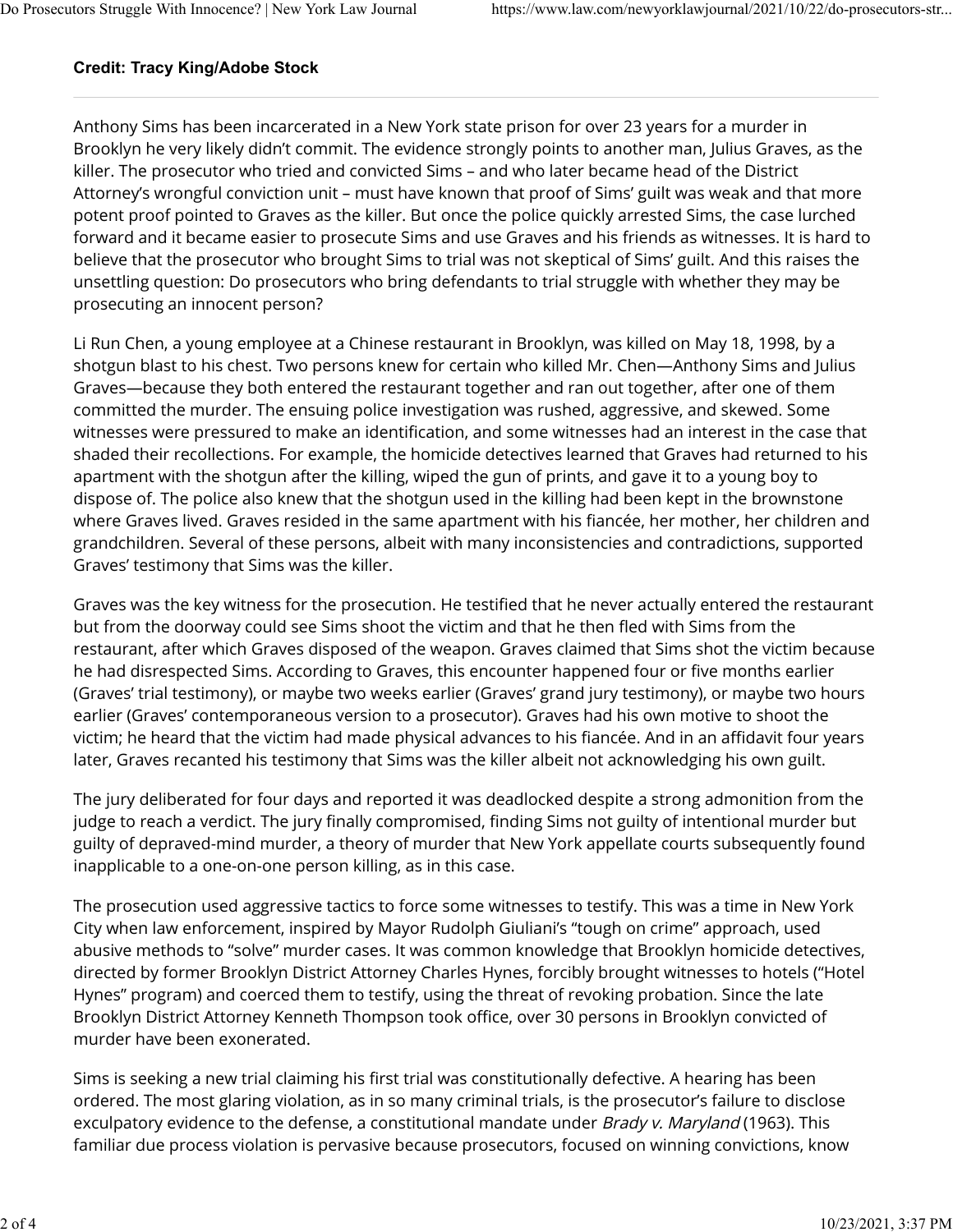that by disclosing favorable information to the defense they might lose the case. The prosecutor in the Sims case violated *Brady* in the following ways:

- Did not disclose an eyewitness's statement to the police, which was later corroborated by one of Graves' witnesses, that she saw Graves running out of the restaurant with a gun.
- Did not disclose that the police browbeat another witness to say that the man carrying the gun more closely resembled Sims than Graves, and that the prosecutor had to use a material witness order to force this witness to testify.
- Did not disclose a statement by the person to whom Graves gave the shotgun that "his friend" shot the victim. Graves was this individual's friend; Sims was not.
- Did not disclose that Graves had violated probation repeatedly for three years, after having been convicted on a gun charge.
- Did not disclose that the police arrested Graves's fiancée to force Graves to testify.
- Elicited false testimony from Graves that he was testifying voluntarily and that he regularly checked in with his probation officer.
- Did not disclose that after Graves testified, his probation violation was resolved in his favor and in the ensuing months, Graves, his fiancée, and members of her family entered a witness relocation program and received over \$25,000 from the District Attorney's office for rent and living expenses.

It is not uncommon for prosecutors to engage in cognitive and confirmation biases that impair an objective assessment of the evidence. Evidence that contradicts a prosecutor's theory of guilt is typically rejected, especially when the evidence suggests that a defendant may be innocent. In the Sims case, after only three days of investigation, during which time Graves and his friends had time to collaborate on a story, the police charged Sims with the murder, based exclusively on information from Graves and his friends. The prosecutor should have been skeptical of this dubious and self-interested information. Instead, the prosecutor concurred, indicted Sims, and tried him for the murder even though the proof was tenuous and likely fabricated. Even today, after being presented with powerful exonerating evidence, the District Attorney's office refuses to reconsider its decision.

No prosecutor wants to acknowledge a mistake. No prosecutor wants to admit the hard and uncomfortable truth that she may be prosecuting an innocent person and have to face the awful consequences of that decision for the defendant and his family. And as demonstrated in the Sims trial, a prosecutor who seeks a defendant's conviction and rejects contradictory evidence that the defendant may be innocent may seek to manipulate the narrative and undermine the truth by hiding exculpatory evidence from the defense.

Prosecutors may comfort themselves into believing that it's the jury, not their own actions, that is responsible for the result. But should a prosecutor bring a case to a jury if the prosecutor is not morally convinced of a defendant's guilt? Prosecutors tell the jury that a trial is a search for the truth. But prosecutors have a duty to prejudge that truth before going to trial. A responsible prosecutor's informal adjudication of guilt is far more trustworthy than that of a jury. A responsible prosecutor can maintain a neutral and objective mindset while a jury may be readily influenced by a variety of prejudicial and nonevidentiary factors. And importantly, juries look up to the prosecutor; jurors are impressed by the prosecutor's prestige and expertise. By presenting a dishonest portrait of Graves, the prosecutor unfairly engineered the jury's verdict.

A prosecutor should be a skeptic about guilt. A prosecutor should rigorously test the hypothesis of guilt. A prosecutor should take an active role in confirming the truth of a defendant's guilt and struggle to resolve contradictory evidence. A prosecutor should not assume that her witnesses are truthful. Prosecutors